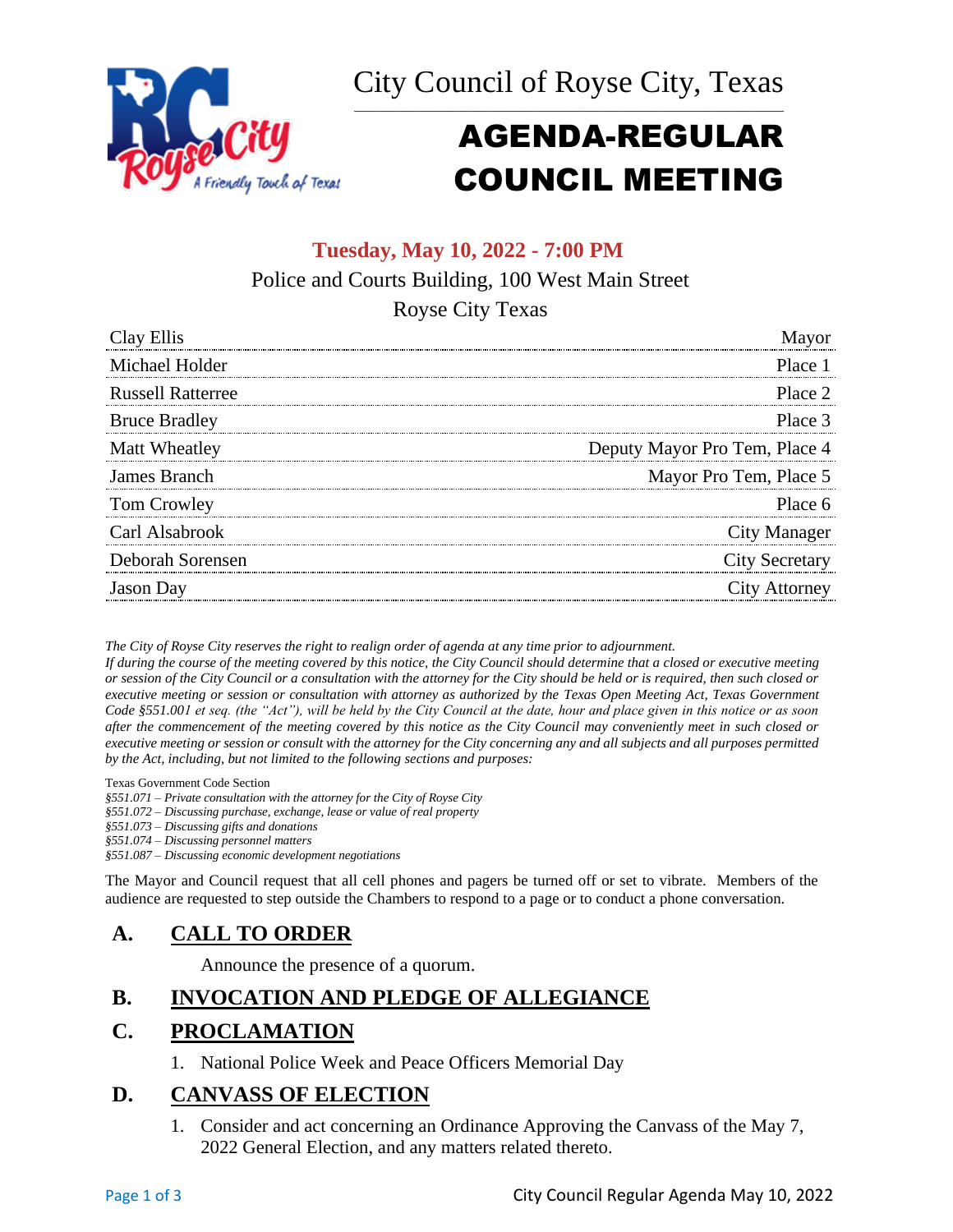# **E. OATH OF OFFICE**

- 1. Council Member Place 2
- 2. Council Member Place 6

# **F. APPOINT DEPUTY MAYOR PRO TEM AND MAYOR PRO TEM**

- 1. Consider and act concerning the appointment of Deputy Mayor Pro Tem, and any matters related thereto.
- 2. Consider and act concerning the appointment of Mayor Pro Tem, and any matters related thereto.

# **G. CITIZENS PARTICIPATION**

*This Period is reserved for citizens to discuss items not listed on the printed agenda, (persons may have three (3) minutes to address the council) however, by law, no action or discussion may be taken on these items. Council may only respond with specific factual information, recite existing policy, direct citizen to city staff or have the item placed on a future agenda.*

# **H. RECESS CITY COUNCIL MEETING**

# **I. CONTINUE PUBLIC HEARING**

- 1. Take testimony concerning an amendment to the Comprehensive Plan from Urban Village to Industrial for an area generally located between I-30 and the Railway, west of Erby Campbell Boulevard and east of Floyd Road.
- 2. Take testimony concerning a zoning change from Agricultural (A) to Planned Development (PD), generally located between I-30 and the Railway, west of Erby Campbell Boulevard and east of Floyd Road, consisting of 86.491 acres, also known as Market Place West.

# **J. CLOSE PUBLIC HEARING**

# **K. RECONVENE CITY COUNCIL MEETING**

# **L. CONSENT AGENDA**

*All items under Consent Agenda are considered to be routine by the City Council and will be enacted by one motion. There will not be separate discussion of these items. If discussion is desired, that item will be removed from the Consent Agenda and will be considered separately.*

1. Approve minutes of the April 26, 2022 Regular Meeting.

# **M. BUSINESS**

- 1. Consider and act concerning approving an Ordinance regarding a Specific Use Permit (SUP) for a Distillery addressed as 103 E. Main Street, and any matters related thereto.
- 2. Consider and act concerning approving an amendment to the Comprehensive Plan from Urban Village to Industrial for an area generally located between I-30 and the Railway, west of Erby Campbell Boulevard and east of Floyd Road, and any matters related thereto.
- 3. Consider and act concerning approving an Ordinance regarding a Zoning Change from Agricultural (A) to Planned Development (PD), generally located between I-30 and the Railway, west of Erby Campbell Boulevard and east of Floyd Road, consisting of 86.491 acres, also known as Market Place West, and any matters related thereto.
- 4. Consider and act concerning approving an Ordinance Amending Chapter 3, Article 3.02, Division 11, Part 1, Section 3.02.633 Fencing of the City of Royse City Code